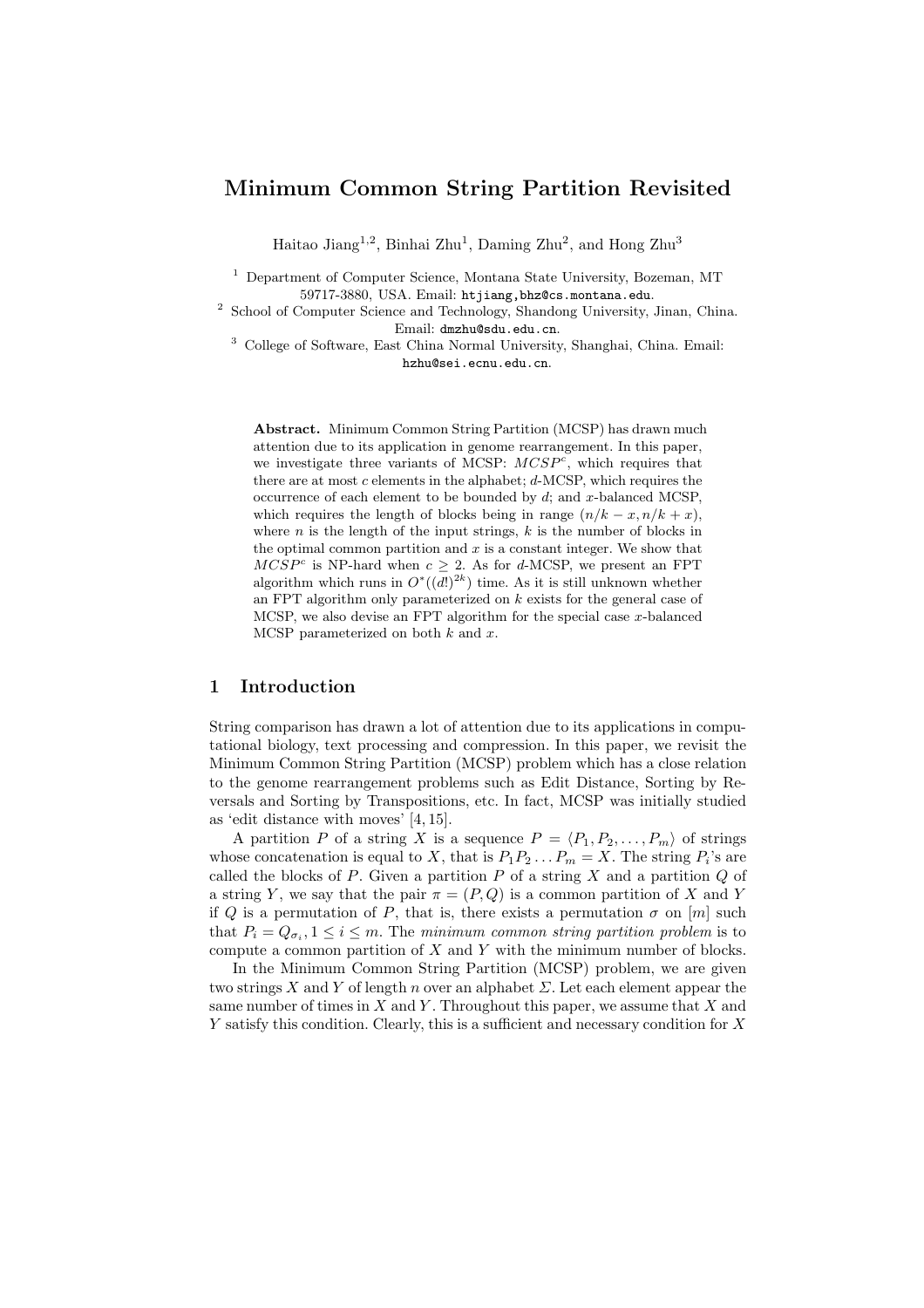and Y to have a common string partition. For example, two strings  $X = \text{beab}$ and  $Y = abdebc$  have a common partition  $(\langle b, e, ab, c, db \rangle, \langle ab, db, e, b, c \rangle)$ . There are several variants of MCSP. The restricted version where each letter occurs at most  $d$  times in each input string is denoted as  $d$ -MCSP. Another important version where the input strings are over an alphabet with size bounded by  $c$ , is abbreviated as  $MCSP<sup>c</sup>$ . We also introduce a new version where the resulting blocks in the partition are designated to have nearly the equal length, we call it  $x$ -balanced MCSP. For the  $x$ -balanced MCSP problem, if the optimum solution has k blocks, the length of each block ranges from  $n/k-x$  to  $n/k+x$ . The signed minimum common string partition problem (SMCSP) is also a variant of MCSP in which each letter of the two input strings is given a " $+$ " or "-" sign. For a string S with signs, let  $-S$  denote the reverse of S, with each letter sign flipped. The definition of common partition on signed strings is a bit different from that of unsigned strings, where  $P_i = Q_{\sigma_i}$  or  $P_i = -Q_{\sigma_i}$ .

#### Related Work

The problem d-MCSP is well studied. 2-MCSP (and therefore MCSP) is NP-hard; moreover, APX-hard [9]. Several approximation algorithms are known for the problem  $[9, 12]$ . Chen et al.  $[1]$  studied the problem of computing signed reversal distance with duplicates (SRDD). They introduced the signed minimum common partition problem as a tool for dealing with SRDD and observed that for any two signed strings  $X$  and  $Y$ , the size of a minimum common partition and the minimum number of reversal operations needed to transform X and Y , are within a multiplicative factor 2 of each other. Kolman and Walen [14] devised an  $O(d^2)$ -approximation algorithm running in  $O(n)$  time for SRDD.

Chrobak et al. [3] analyzed the greedy algorithm for MCSP. They showed that for 2-MCSP the approximation ratio is exactly 3; for 4-MCSP the approximation ratio is  $\Omega(\log n)$ ; for the general MCSP, the approximation ratio is between  $\Omega(n^{0.43})$  and  $O(n^{0.67})$ . In fact, the same bounds hold for SMCSP. Kaplan and Shafrir [11] improved the lower bound to  $\Omega(n^{0.46})$  when the input strings are over an alphabet of size  $O(\log n)$ . Kolman [13] described a simple modification of the greedy algorithm, and the approximation ratio of the modified algorithm is  $O(p^2)$  for p-MCSP. Christie and Irving [2] proved that the problem of computing (unsigned) reversal distance is NP-hard for binary strings, it turns out that this problem has some connection to  $MCSP<sup>c</sup>$ .

In the framework of parameterized complexity, Damaschke first solved MCSP by an FPT algorithm with respect to a combination of parameters  $k$  (size of the optimum solution),  $r$  (the repetition number) and  $t$  (the distance ratio) [5]. In that paper, the repetition number r of a string  $X$  is the maximum integer i so that  $X = uv^iw$  holds for some strings  $u, v, w$  and v is nonempty, where  $v^i$  is the concatenation of i v's; the distance ratio is defined as  $t = n/m$ , where m is the shortest blocks in the optimum solution.

#### Our Contribution

We prove that the problem  $MCSP<sup>c</sup>$  is NP-complete when  $c \geq 2$ . For d-MCSP, we present an FPT algorithm for it with running time  $O^*((d!)^{2k})$ . When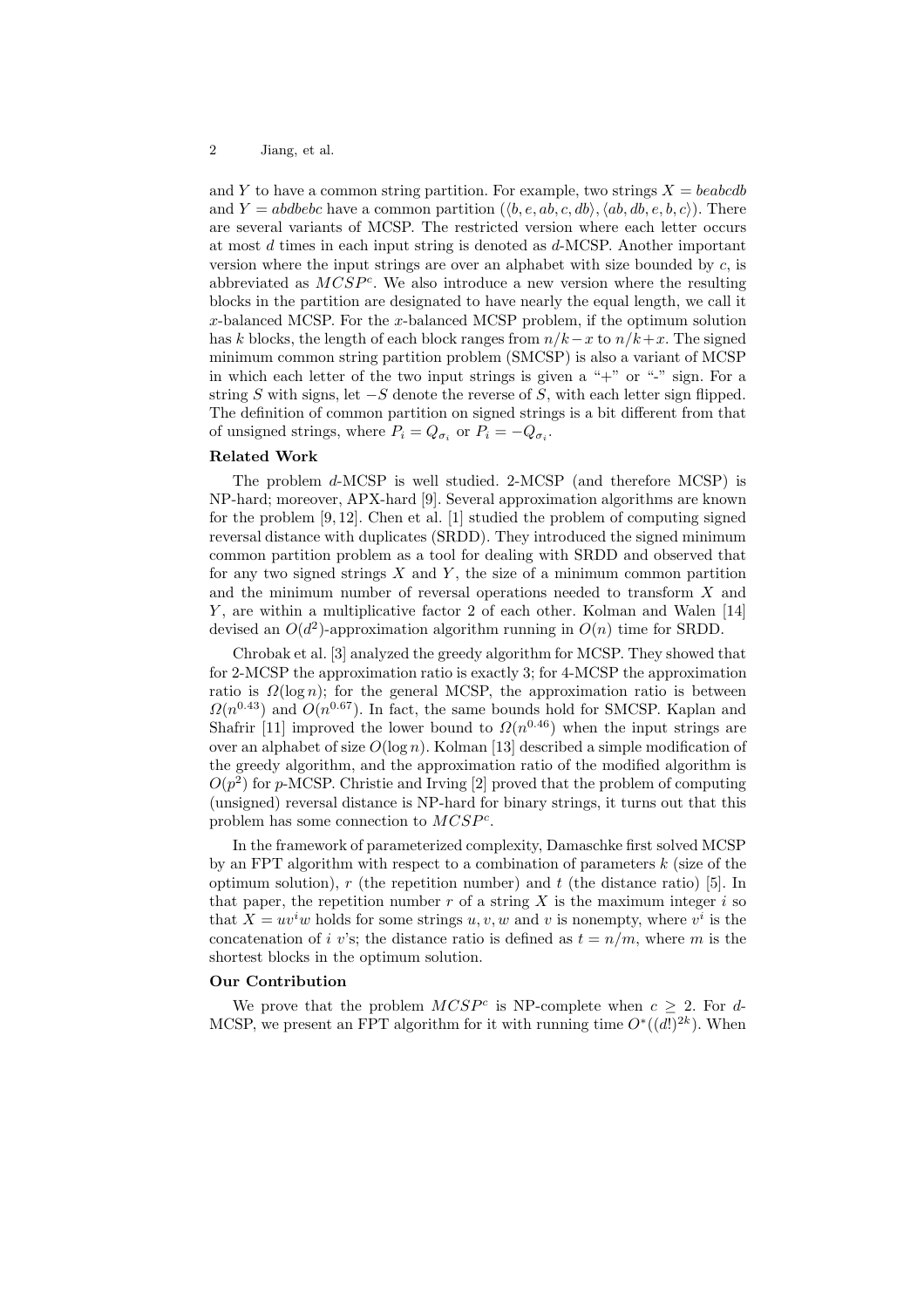the MCSP solution is supposed to be x-balanced, we devise an  $FPT$  algorithm with parameter k and x which runs in  $O((2x)^k k!n)$  time.

### 2 Preliminaries

As aforementioned, we recall the formal definition of parameterized MCSP.

### Minimum Common String Partition:

**Input:** two strings  $X, Y$  over an alphabet  $\Sigma$ , an positive integer  $k$ .

Question: Can X have a partition  $P$  and Y have a partition  $Q$  such that  $Q$  is a permutation of  $P$ , where both  $P$  and  $Q$  contain  $k$  blocks ?

We say that the elements from  $\Sigma$  occur or appear in X and Y. A specific occurrence of some element is called a letter. The strings in the partition are called blocks and there is a break or cut between two consecutive blocks in X or  $\boldsymbol{Y}.$ 

An FPT (Fixed-Parameter Tractable) algorithm for a decision problem Π with input parameters  $k_1, \dots, k_i$  is an algorithm which solves the problem in  $O(f(k_1, \dots, k_i)n^c) = O^*(f(k_1, \dots, k_i))$  time, where f is any function only on  $k_1$ ,  $\cdots$ ,  $k_i$ , *n* is the input size and *c* is some fixed constant not related to  $k_1, \cdots, k_i$ . For convenience we also say that  $\Pi$  is in FPT. More details on FPT algorithms can be found in [6, 7].

It is open whether an FPT algorithm exists for the general MCSP problem with  $k$ , the size of the optimal solution, being the unique parameter. In fact this problem is also connected to computing the breakpoint distance between genomes with gene duplications, which is also NP-complete and the existence of an FPT algorithm is also unknown [10]. In this paper, we try to handle variants of MCSP by using additional parameters.

This paper is organized as follows. In Section 2, we present the NP-completeness of MCSP<sup>c</sup> . In Section 3, we present FPT algorithms for the two variants of MCSP. In Section 4, we conclude the paper with several open questions.

## 3 Hardness for  $MCSP<sup>c</sup>$

In this section, we prove that  $MCSP<sup>c</sup>$  is NP-complete when  $c \geq 2$  by a reduction from 3-PARTITION [8]. Firstly, we recall the formal definition of 3- PARTITION.

#### 3-PARTITION :

**Input:** Positive integers n and B, and a set of positive integers  $A = \{a_1, a_2, \ldots, a_n\}$  $a_{3n}$ , with  $B/4 < a_i < B/2$  and  $\sum_{a_i \in A} a_i = nB$ .

Question: Can A be partitioned into n disjoint sets  $S_1, S_2, \ldots, S_n$  such that, for  $1 \leq i \leq n$ ,  $\sum_{a_j \in S_i} a_j = B$ ?

The problem 3-PARTITION is strongly NP-hard: that is, there is a polynomial  $p(n)$  such that it is still NP-hard when all the  $a_i$ 's are at most  $p(n)$ . Our reduction is polynomially bounded for instances of this type.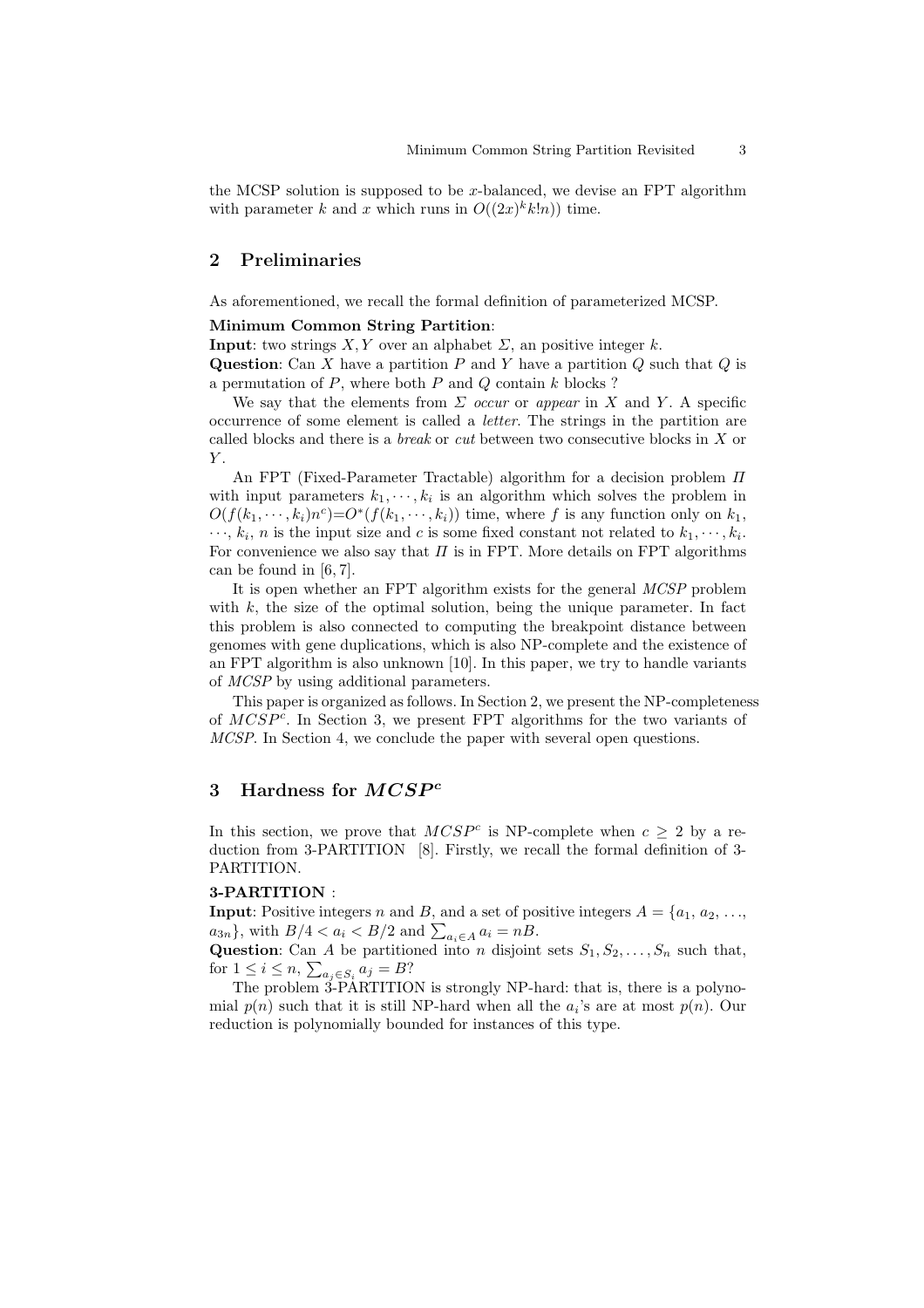4 Jiang, et al.

Given an instance of 3-PARTITION with integers (weights)  $a_1, a_2, \ldots, a_{3n}$ , we construct two strings X, Y for an instance of  $MCSP<sup>2</sup>$  as follows

$$
X = 11110^{a_1}11110^{a_2} \cdots 11110^{a_{3n}}
$$

$$
Y = (0^B 1)^{n} 1^{11n}
$$

For the sake of clarity, we first make the following claims.

*Claim.* Any block in the optimal common string partition has the form  $0^p1^q$ ,  $0^{p}$ 1,  $10^{p}$ ,  $0^{p}$  or  $1^{q}$  where  $p, q \geq 1$ ; moreover, there is exactly one block of the form  $0^p1^q$ , for  $p \geq 1, 2 \leq q \leq 4$ .

*Proof.* Suppose to the contrary that there is a common block  $H$  with the form  $0^p1^q0^r \cdots$ , then from the format of X and Y, q is either equal to one or equal to four. But H cannot be a substring of X when  $q = 1$  and cannot be a substring of Y when  $q = 4$ . Similarly, if there exists a common block in the optimal common partition  $H' = 1^q 0^p 1^s \cdots$ , then  $H'$ , as a substring of X, must satisfy that  $p < B$ ; and as a substring of Y, must satisfy that  $p = B$ , which is a contradiction. Consequently, all the common blocks must be of the form  $0^p1^q$ ,  $10^p$ ,  $0^p$  and  $1^q$ , as there is only one 1 between two  $0$ 's in  $Y$ . To see why there is one block of the form  $0^p1^q$  for  $p \geq 1, 2 \leq q \leq 4$ , notice that such block can only occur once as a substring at the end of Y. So the claim holds.  $□$ 

*Claim.* Except for the common block  $0^p1^q$  for  $p \geq 1, 2 \leq q \leq 4$ , the interior '11' from other '1111' in X is matched to '11' from  $1^{11n+1}$  in Y.

*Proof.* From the first claim we conclude that, except for the common block  $0^p1^q$ for  $p \geq 1, 2 \leq q \leq 4$ , if a common block contains some 0's, then it contains at most one 1. So the interior two 1's from other '1111' must be in the common blocks containing only 1's. Since there are no consecutive 1's in Y besides the substring  $1^{11n+1}$ , the claim holds. □

In fact, except for the common block  $0^p1^q$  for  $p \geq 1, 2 \leq q \leq 4$ , the interior '11' from other '1111' in X is matched to '11' from the last  $11n + 1 - q$  1's in Y.

# **Theorem 1.**  $MCSP<sup>2</sup>$  is NP-complete.

*Proof.* As  $MCSP<sup>2</sup>$  is obviously in NP, it suffices to prove that the 3-PARTITION instance has a precise partition if and only if  $X$  and  $Y$  have a common partition with  $6n - 1$  blocks.

(⇒) Assume that  $S_1, S_2, \ldots, S_n$  satisfy  $\sum_{a_j \in S_i} a_j = B$ , for all *i*. For exactly one  $S_i = \{a_p, a_q, a_r\}$ , we obtain three blocks from  $X: 0^{a_p}, 0^{a_q}, 0^{a_r}$  1111 and one block from  $\hat{Y}$ :  $\hat{0}^B$ 1111. For any other  $S_i = \{a_p, a_q, a_r\}$ , we obtain three blocks from  $X: 0^{a_p}, 0^{a_q}, 0^{a_r}1$  and one block from  $Y: 0^B1$ . Obviously, the block from Y can be split into three blocks corresponding to the blocks from  $X$ . Then there are 2n remaining blocks of the form '1111' and  $n-1$  remaining blocks of the form  $111'$  in X and all these blocks are separated (not adjacent). The unique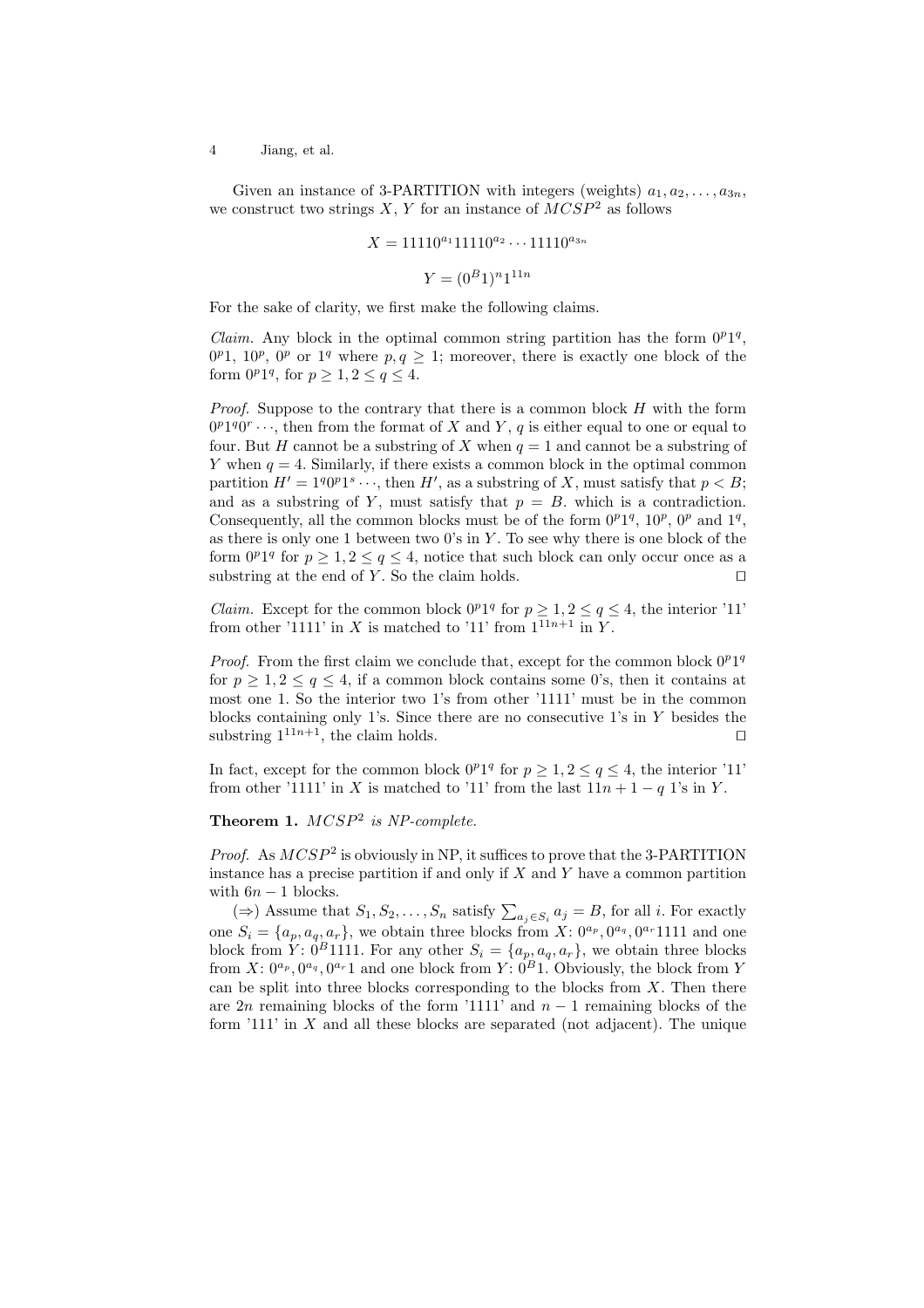block left in Y is  $1^{11n-3}$ . Consequently, we obtain a common partition of  $X, Y$ with  $6n - 1$  blocks.

 $(\Leftarrow)$  From the above two claims, we can see that, except for one '1111' substring, all the  $0^{a_i}$ 's and the interior substrings '11' of '1111' are in mutually distinct blocks in the common partition. So there are at least  $6n - 1$  blocks in any optimal common partition. If the number of blocks is exactly  $6n - 1$ , which means that each  $0^{a_i}$  substring of X falls into one block in the optimal common partition and those blocks are mutually distinct. Then each substring of the form  $0^B$  in Y is split into exactly three blocks of the form  $0^{a_i}$ , the reason is that  $B/4 < a_i < B/2$ . Thus, the 3-PARTITION instance has a valid partition. □

Since we can construct an instance of  $MCSP<sup>c</sup>$  when  $c > 2$  from an instance of  $MCSP<sup>2</sup>$  by adding the same substring composed of letters other than those in  $MCSP<sup>2</sup>$  at the end of the two input strings, we can easily obtain the following corollary.

Corollary 1.  $MCSP<sup>c</sup>$  is NP-complete for  $c \geq 2$ .

# 4 The FPT Algorithms

In this section, we design FPT algorithms for two variants of MCSP. As it is still unknown whether MCSP has an FPT algorithm parameterized only on  $k$ , we hope these algorithms could help shed light on answering this open question. On the other hand, these two variants are closely related to genome rearrangement problems, hence are meaningful practically.

### 4.1 On d-MCSP

Firstly, we introduce the following definitions and notations. A duo is a substring of length two. A *specific duo* is an occurrence of a duo in  $X$  or  $Y$ . Note that two specific duos may share a letter when they form a substring of length three. Two specific duos are continuous if they form a substring of length three. A match is a pair  $(a_i a_{i+1}, b_j b_{j+1})$  of specific duos, one from X and the other one from Y, such that  $a_i = b_j$  and  $a_{i+1} = b_{j+1}$ . We also say that the pair of specific duos are matched to each other if they form a match. Two matches  $(a_ia_{i+1}, b_jb_{i+1})$  and  $(a_ka_{k+1}, b_ib_{l+1})$  can co-exist if  $(1)$   $\{i, i+1\} \cap \{k, k+1\} = \emptyset$ and  $\{j, j+1\} \cap \{l, l+1\} = \emptyset$ ; or (2)  $k = i+1$  and  $l = j+1$ ; or (3)  $i = k+1$  and  $j = l+1$ . Otherwise, if (1)  $i = k, j \neq l$ ; or (2)  $j = l, i \neq k$ ; or (3)  $k = i+1, l \neq j+1$ ; or (4)  $i = k + 1, j \neq l + 1$ , then the matches form a *conflict*.

We take two strings  $X = a^{-1}a^{-2}a^{-3}ba^{-4}$  and  $Y = a^{-1}a^{-2}a^{-3}a^{-4}b$ , where  $a^{-1} = a^{-2} = a^{-3} = a^{-4} = a$ , for an example. There exists a duo  $\{aa\}$  in both X and Y, but there are two specific duos  $\{a^{-1}a^{-2}, a^{-2}a^{-3}\}\$  in X and three specific duos  $\{a^{-1}a^{-2}, a^{-2}a^{-3}, a^{-3}a^{-4}\}\$  in Y; moreover, these specific duos are continuous in X and Y respectively. Matches  $(a^{-1}a^{-2}, a^{-2}a^{-3})$  and  $(a^{-2}a^{-3}, a^{-3}a^{-4})$ can co-exist, but  $(a^{-1}a^{-2}, a^{-1}a^{-2})$  and  $(a^{-2}a^{-3}, a^{-3}a^{-4})$  form a conflict.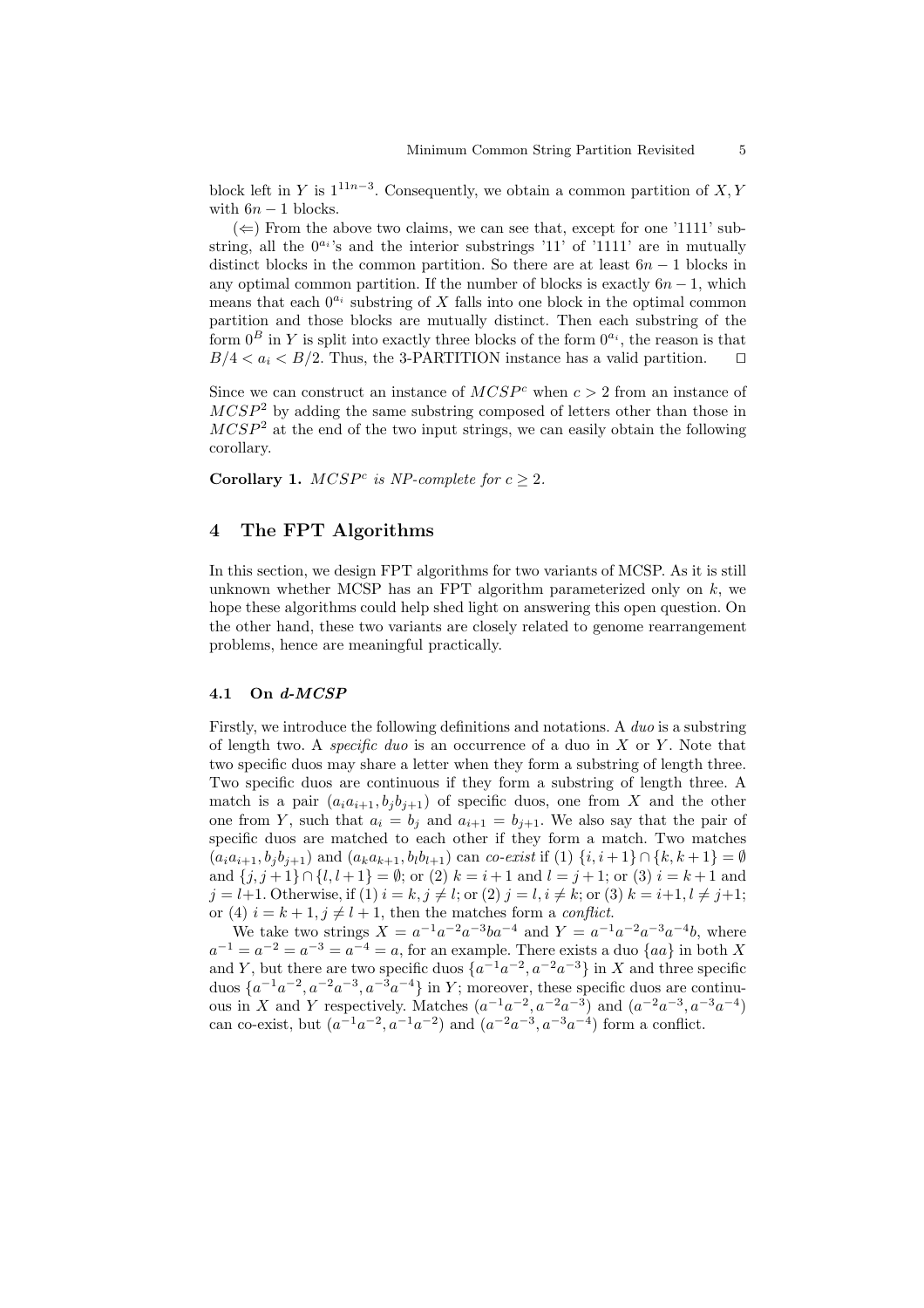6 Jiang, et al.

Note that two matches with continuous specific duos in one string are not in conflict if and only if these duos are matched to two continuous specific duos in the other string.

Lemma 1. Each duo appears the same number of times in a common partition of  $X$  and  $Y$ .

Proof. Otherwise, there must be such a specific duo that is unmatched in the partition. ⊓⊔

**Lemma 2.** If each duo appears the same number of times in a partition of X and a partition of  $Y$ , then two matches are in conflict if and only if the specific duos are continuous in one string and not continuous in the other.

Proof. Two matches are in conflict means that there exists a letter which is matched to two occurrences of that element in the two matches. Clearly in this case the two specific duos cannot be continuous in both strings. ⊓⊔

**Lemma 3.** Given a pair of partition  $\pi = (P, Q)$  for X and Y, if all specific duos are matched and all matches are not in conflict then  $\pi$  is a common partition.

*Proof.* For any block  $G = g_1 g_2 \cdots g_m$  in P, since all the specific duos  $g_i g_{i+1}$  are matched, there must be matches  $(g_i g_{i+1}, h_j h_{j+1})$  and  $(g_{i+1} g_{i+2}, f_k f_{k+1})$  that can be realized at the same time. Since  $g_i g_{i+1}$  and  $g_{i+1} g_{i+2}$  are continuous duos,  $h_i h_{i+1}$  and  $f_k f_{k+1}$  should be continuous as well; that is,  $h_{i+1}$  and  $f_k$  are the same letter. As the above analysis holds for all  $i$ , we can see that there is a block  $H = h_1 h_2 \cdots h_m$  in Q such that  $G = H$ . The lemma holds. □

Our FPT algorithm Cut-Duos is based on the above three lemmas. The rough idea is to cut redundant specific duos such that all duos appear the same number of times in  $X$  and  $Y$ , then cut one of the continuous duos that corresponds to two matches in conflict. In the algorithm, we use arrays  $C$  and  $D$  indexed by duos to store the number of occurrence of each duo in X and Y respectively. That is,  $C_{ab} = r$  means ab appears r times in X.

Algorithm Cut-Duos

```
Input: two strings X,Y such that each element appears at most d times in each string
Output: A common partition (P,Q)
```
1 Compute the number of occurrence of each duo in  $X$  and  $Y$ , and store them in arrays C and D.

2 For every duo ab in X, if  $r = C_{ab} > D_{ab} = s$ 

2.1 Choose  $r - s$  ab's in X, cut them.

2.2 Compute matches between the remaining  $ab$ 's in  $X$  and  $Y$ .

3 For every duo ab in Y, if  $r = C_{ab} < D_{ab} = s$ 

3.1 Choose  $s - r$  ab's in Y, cut them.

4 For every two matches (ab, ab) and (bc, bc) computed in step 2 and step 3 with the common element  $b$ , if they are in conflict

4.1 Choose one duo from ab and bc, cut it in both X and Y.

5 Return the remaining blocks in  $X$  and  $Y$  respectively as the common partition  $(P, Q)$ .

<sup>3.2</sup> Compute matches between the remaining  $ab$ 's in  $X$  and  $Y$ .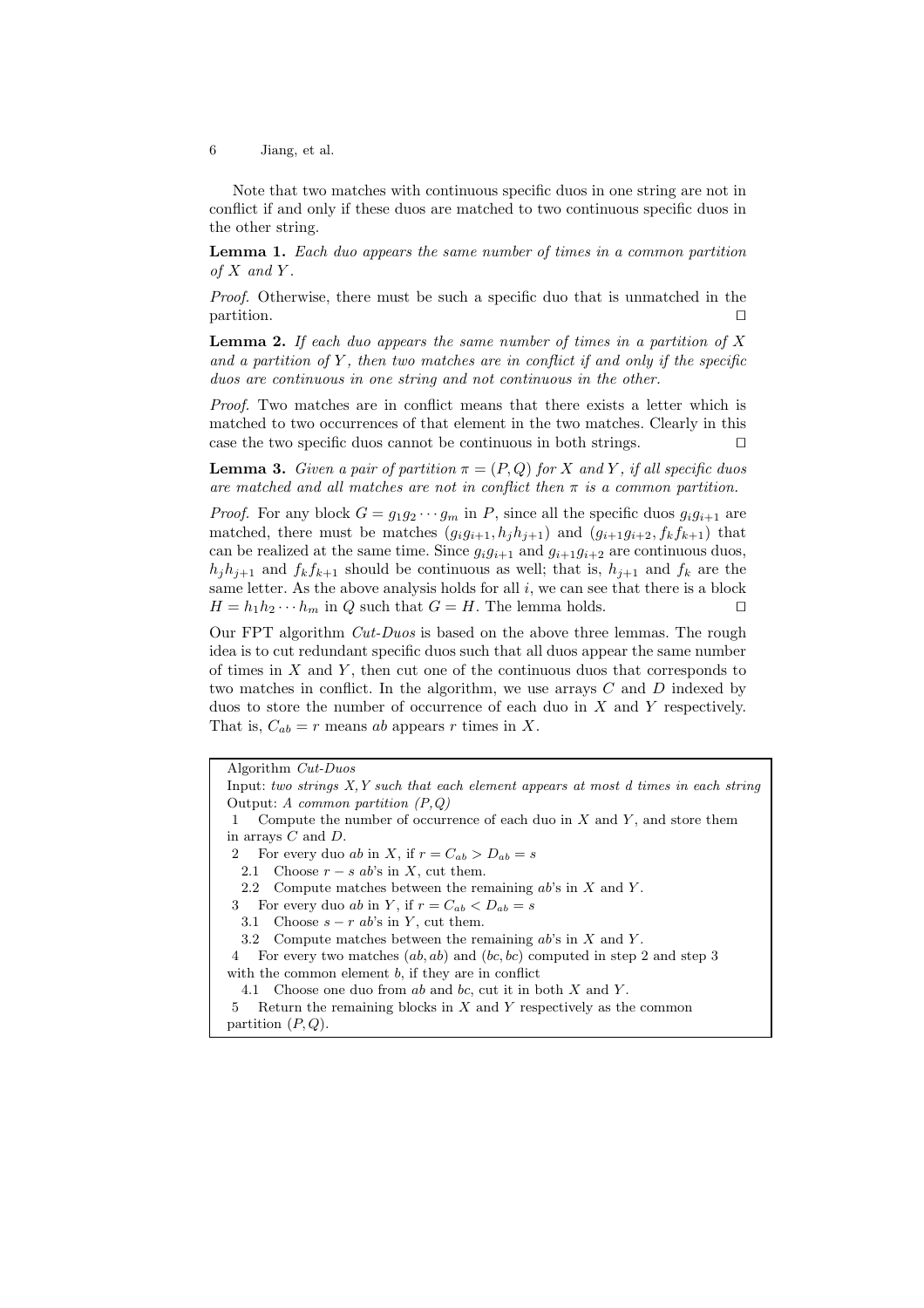Theorem 2. Algorithm Cut-Duos computes a minimum common partition for the two input strings X and Y in  $O^*((d!)^{2k})$  time.

Proof. Correctness: firstly all specific duos are matched after executing Step 2 and Step 3, then all the remaining matches can co-exist after executing Step 4. Consequently, Lemma 3 guarantees that algorithm Cut-Duos computes a common partition for the two input strings.

Time Analysis: In the algorithm Cut-Duos, Step 2 has a recurrence relation

$$
f(k) = {r \choose s} (s!) f(k - (r - s)).
$$

Step 3 has a similar recurrence relation. Step 4 has a recurrence relation

$$
f(k) = 2f(k-1).
$$

Since  $r, s \leq d$  and  $f(k)$  achieves its maximum value when  $r - s = 1$ , we have  $f(k) \leq O^{*}((d!)^{2k})$ ) . ⊓⊔

#### 4.2 On x-balanced MCSP

In this subsection, we deal with the x-balanced MCSP problem. For the specific applications in genome arrangement, due to the relation between MCSP and genome rearrangement, each block corresponds to a gene and each gene should have roughly the same gene content. So the blocks are supposed to have nearly the equal length, possibly with some small deviations. Assume that the optimal solution size is  $k$ , then we can see that every block is of some length between  $(n/k) + x$  and  $(n/k) - x$ .

The idea of the FPT algorithm is to cut the input string into k blocks of length ranging from  $(n/k) - x$  to  $(n/k) + x$ , then compute all possible matches between the resulting  $k$  blocks. In the algorithm, assume that the length of the *i*th block  $X_i$  in X is  $L(i)$ . When we refer to *positions* from integer u to  $v$   $(u < v)$ in X, we mean the set of duos  $\{x_ux_{u+1}, x_{u+1}x_{u+2}, \ldots, x_{v-1}x_v\}$ . The algorithm Cut-Depending-on-Length is presented as follows.

Theorem 3. Algorithm Cut-Depending-on-Length computes a minimum common partition for the two input strings X and Y in  $O((2x)^k k!n)$  time.

*Proof.* In the algorithm we branch on Step 2 and Step 3. Step 2 runs in  $(2x)^{k-1}$ times. Step 3 has k! possibilities. Step 4 and Step 5 run in  $O(n)$  time. So the total running time of the algorithm is  $O((2x)^k k!n)$ . □

We comment that Algorithm Cut-Depending-on-Length works for other variants of MCSP whenever they are x-balanced.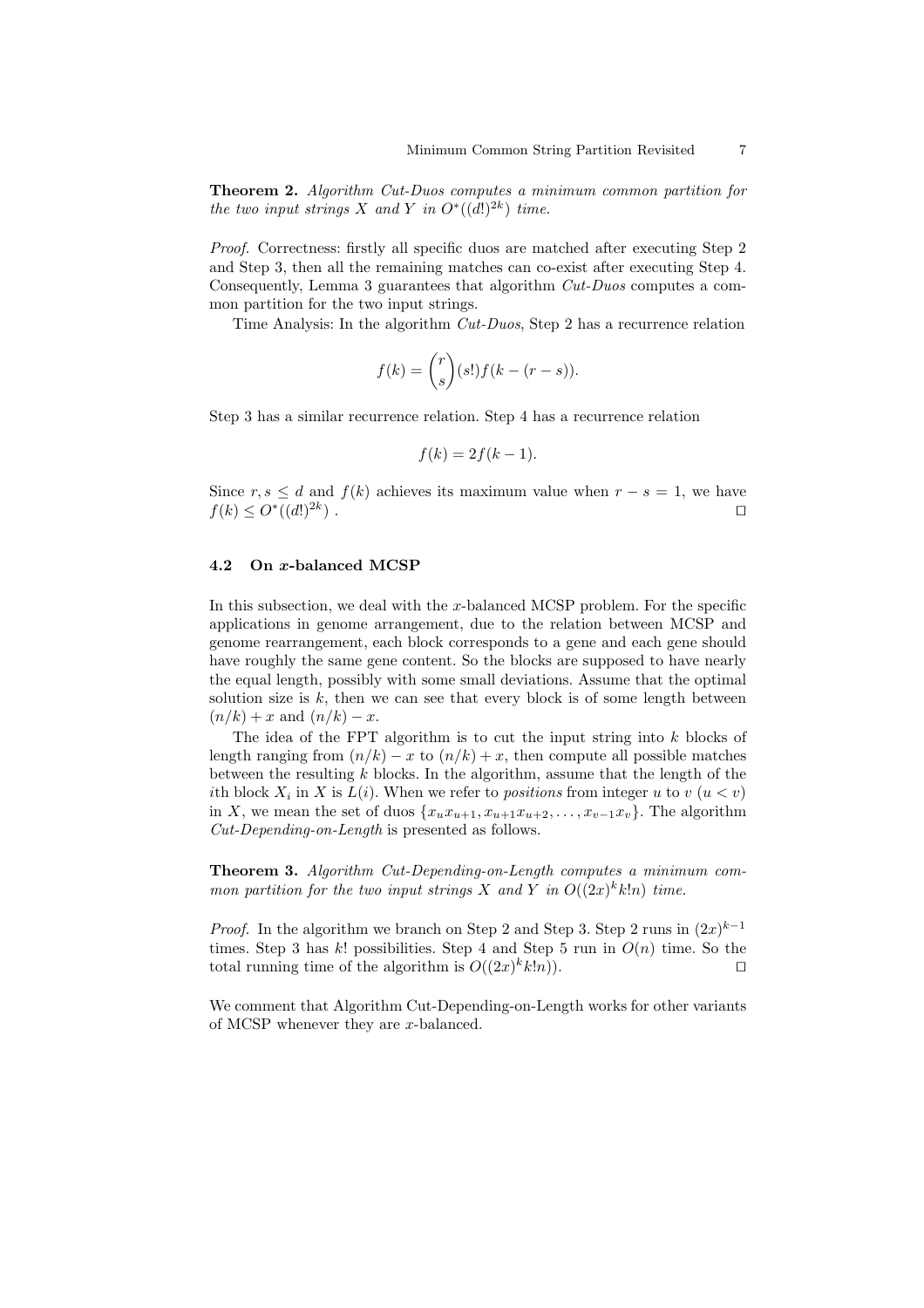8 Jiang, et al.

# 5 Concluding Remarks

An earlier version of this paper appears in FAW'10, LNCS 6213, pp.45-52. In this paper, we deal with some variants of MCSP. The first one,  $MCSP<sup>c</sup>$ , is proved to be NP-complete when  $c \geq 2$ . For d-MCSP and x-balanced MCSP, we devise FPT algorithms for them. The original MCSP problem seems difficult to be solved with an FPT algorithm only on the parameter  $k$ , so some extra practical parameters which make the problem fixed-parameter tractable are meaningful. As d-MCSP has close relation to some specific genome rearrangement problem, it would be interesting to design good approximations for the d-MCSP problem.

Algorithm Cut-Depending-on-Length Input: an x-balanced instance of MCSP Output: A common partition  $(P,Q)$ Compute the range of the length of blocks. 2 For input string X, for  $1 \leq i \leq k-1$ 2.1 Let  $S_0$  be set of position from  $n - (n/k + x)(k - i)$  to  $n - (n/k - x)(k - i)$  $\sum_{1 \leq j < i} L(j) + (n/k - x)$  to  $\sum_{1 \leq j < i} L(j) + (n/k + x)$ 2.2 Let  $S_1$  be set of position from 2.3 Choose a duo from  $S_0 \cap \overline{S_1}$  and cut it. 3 Generate a random permutation  $T = t_1, t_2, \dots, t_k$  on  $\{1, 2, \dots, k\}.$ For  $i = 1$  to k, cut on Y such that the length of the *i*th block  $Y_i$  in Y is equal to  $L(t_i)$ . 5 For  $i = 1$  to k, check whether  $Y_i = X_{t_i}$ . 6 Return a common partition  $(P,Q)$  with k common blocks, if exists.

# Acknowledgments

This research is partially supported by NSF grant DMS-0918034, and by NSF of China under grant 60928006 and 61070019. We also thank Minghui Jiang and anonymous reviewers for some constructive comments.

### References

- 1. X. Chen and J. Zheng and Z. Fu and P. Nan and Y. Zhong and S. Lonardi and T. Jiang. Computing the assignment of orthologous genes via genome rearrangement. In Proc. of the 3rd Asia-Pacific Bioinformatics Conf (APBC'05), pages 363-378, 2005.
- 2. D. A. Christie and R. W. Irving. Sorting strings by reversals and by transpositions. SIAM Journal on Discrete Mathematics, 14(2):193-206 2001.
- 3. M. Chrobak and P. Kolman and J. Sgall. The greedy algorithm for the minimum common string partition problem. In Proc. of the 7th International Workshop on Approximation Algorithms for Combinatorial Optimization Problems (AP-PROX'04), LNCS 3122, pages 84-95, 2004.
- 4. G. Cormode and S. Muthukrishnan. The string edit distance matching problem with moves. In Proc. of the 13th ACM-SIAM Symposium on Discrete Algorithms (SODA'02), pages 667-676, 2002.